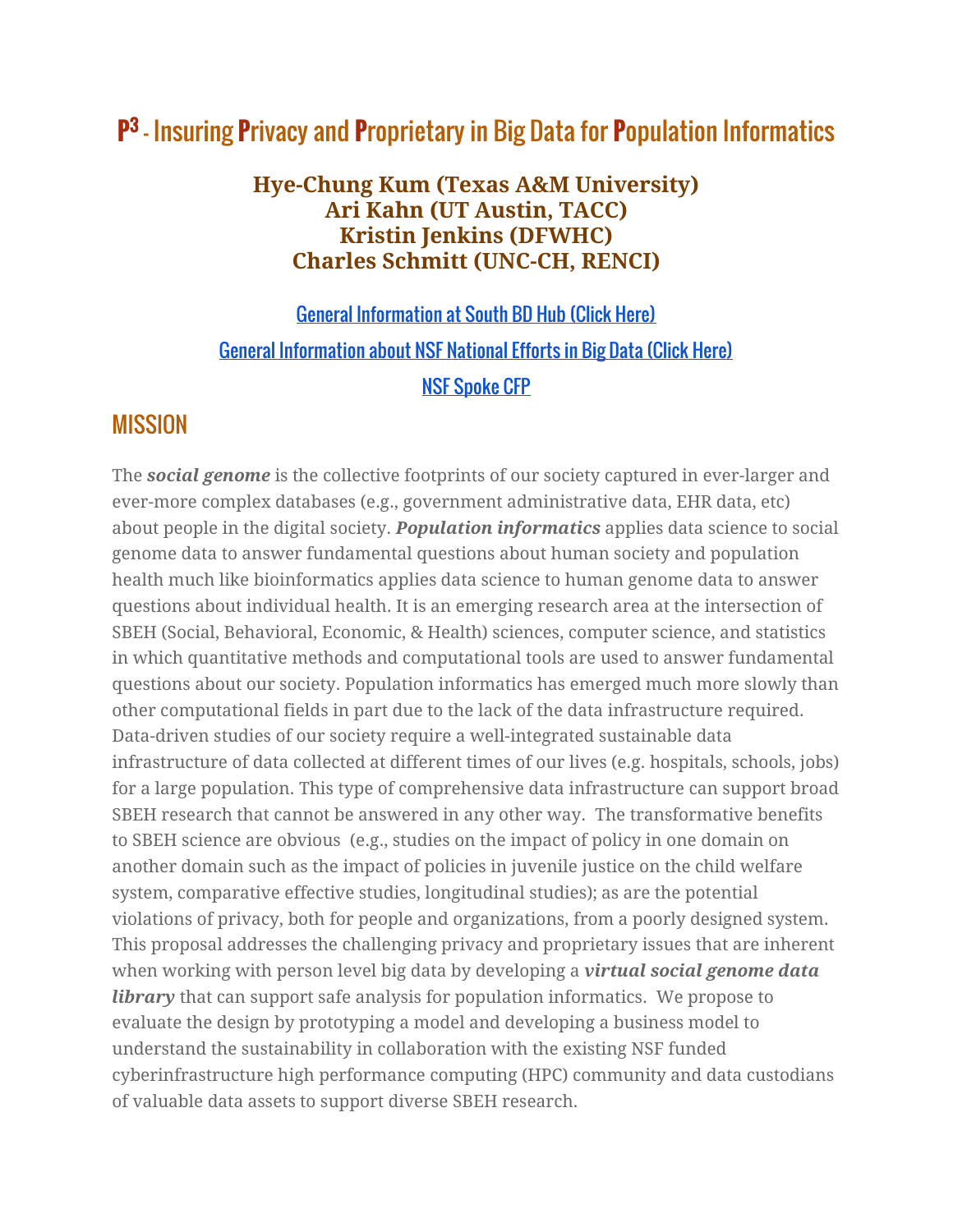### CORE TEAM

Hye-Chung Kum, PhD, MSW (Texas A&M University-TAMU, SPH & TEES): Project lead. Responsible for coordinating and supporting all required activities including participating in the design of the cyberinfrastructure, co-leading the data governance effort, leading the outreach activities working with RENCI, and acting as the data custodian for the Texas state data asset use case.

In addition, Texas A&M University will develop an ethics panel composed of national experts in human subject research using big data where obtaining informed consent is impracticable. All use cases will have to submit an IRB-like application to the ethics panel, who will evaluate the risk of privacy violation in the research taking into account the data, the software/algorithm required, the computing infrastructure used, and who needs access to what data including what data is released to the public (e.g., in publications). We will minimize the risk by assigning the required secure computing for a given use case. The panel will provide a written risk assessment to each project that they can submit to their IRB at the home institution to facilitate better IRB processes for human subject research using big data (e.g., start to build a common vocabulary about privacy risk in data).

Ari Kahn, PhD (UT Austin, TACC): Cyberinfrastructure lead. Responsible for (1) providing secure computing and storage (HIPAA, FISMA moderate etc.) via virtualization and secure network access for all data assets and use cases, (2) developing a business model for such computing by measuring required metrics such as cost, storage need etc., and (3) replicable best practice guidelines for how to run such a secure data center at HPC centers.

Kristin Jenkins, JD (DFWHC): Data governance and regulation co-lead. Together with Dr. Kum, they will (1) assist each data custodian to stand up an efficient data governance model for the given data asset and automate much of the data governance process, so that human review and approval can be focused on the steps that require human review, (2) review legal documents such as DUA and MOU and develop common template documents.

Charles Schmitt (UNC-CH, RENCI): Facilitate interaction with the Hub at RENCI. RENCI has experience running testbed secure computing environments for population informatics and will participate in transferring and hardening the technology for full operation at TACC. Also, RENCI will work with Odum Institute and CTSA for outreach and education to the broad SBEH science community.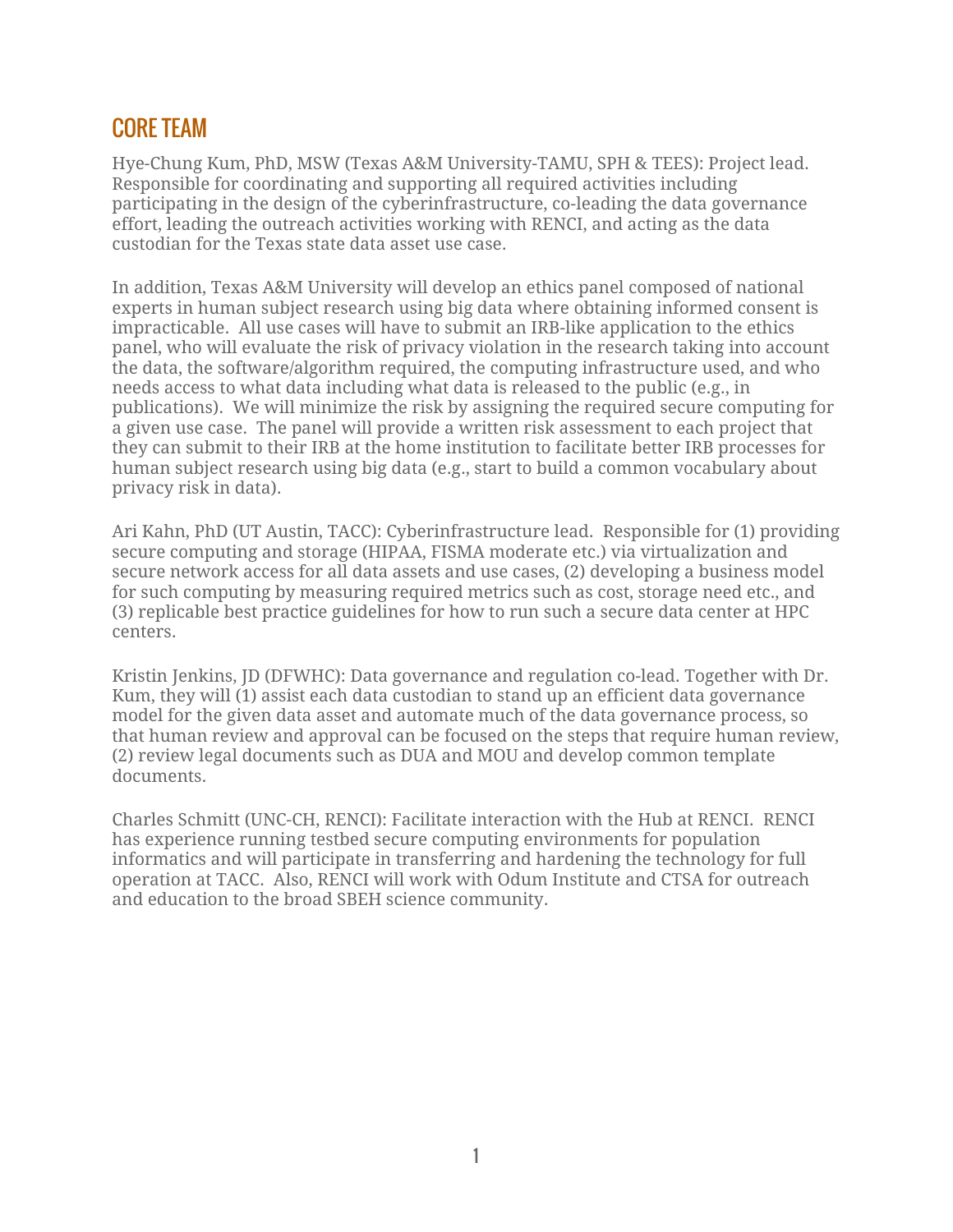## Three ways to participate in the spoke

For those interested in participating in this  $P<sup>3</sup>$  Big Data Spoke, there are multiple levels of participation based on your interest, expertise, and existing access to data assets about people. Below we list the different ways to participate.

#### ONE, Test Drive the Pilot System: Data Custodians or Delegates

For those of you who meet the following criteria, we invite you to sign up to pilot the system in phase 2 and 3, as you are further along in the data pipeline than many researchers and in a position to evaluate the system.

- 1. You have access to a population data asset, and would like to facilitate wider access (e.g. collaborators at other institutions), AND
- 2. You have an interesting domain research question you want to answer using the data asset in the pilot system. (If you don't have a data scientist who is the user, we can discuss how our team might match you up with someone. We can also help you define the domain research question depending on the domain.)

Phase 1 (Year 1) Data custodians who have signed on to be use cases for **developing the pilot system**. We will provide access to the secure data infrastructure.

- 1. Texas State Health and Human Services Commission (Cecilia Cazaban, UT Houston & Hye-chung Kum, TAMU)
- 2. Dallas Fort Worth Hospital Association (Kristin Jenkins, DFWHC)
- 3. Texas Department of Transportation (Eva Shipp, TTI at TAMU)
- 4. Coastal Atlas: regional population data (Walter Peacock at TAMU)

Phase 2 (Year 2) Data custodians who have signed on to **test the pilot system**. We will provide access to the secure data infrastructure.

- 1. North Carolina, Division of Social Services (Dean F Duncan, UNC-CH)
- 2. PHAST (Public Health Activities & Services Tracking): five statewide local Health Department data asset (WA, FL, NY, OH, MN ) (Betty Bekemeier, Univ. of Washington)
- 3. Washington State Association of Local Health Department Directors (Betty Bekemeier, Univ. of Washington)
- 4. Four National data assets: Approved data users will submit an application to the corresponding agencies to obtain approval to take the data to the pilot system for research. This will allow us to evaluate if the pilot system will meet the requirements of these agencies or not, and if not, why not.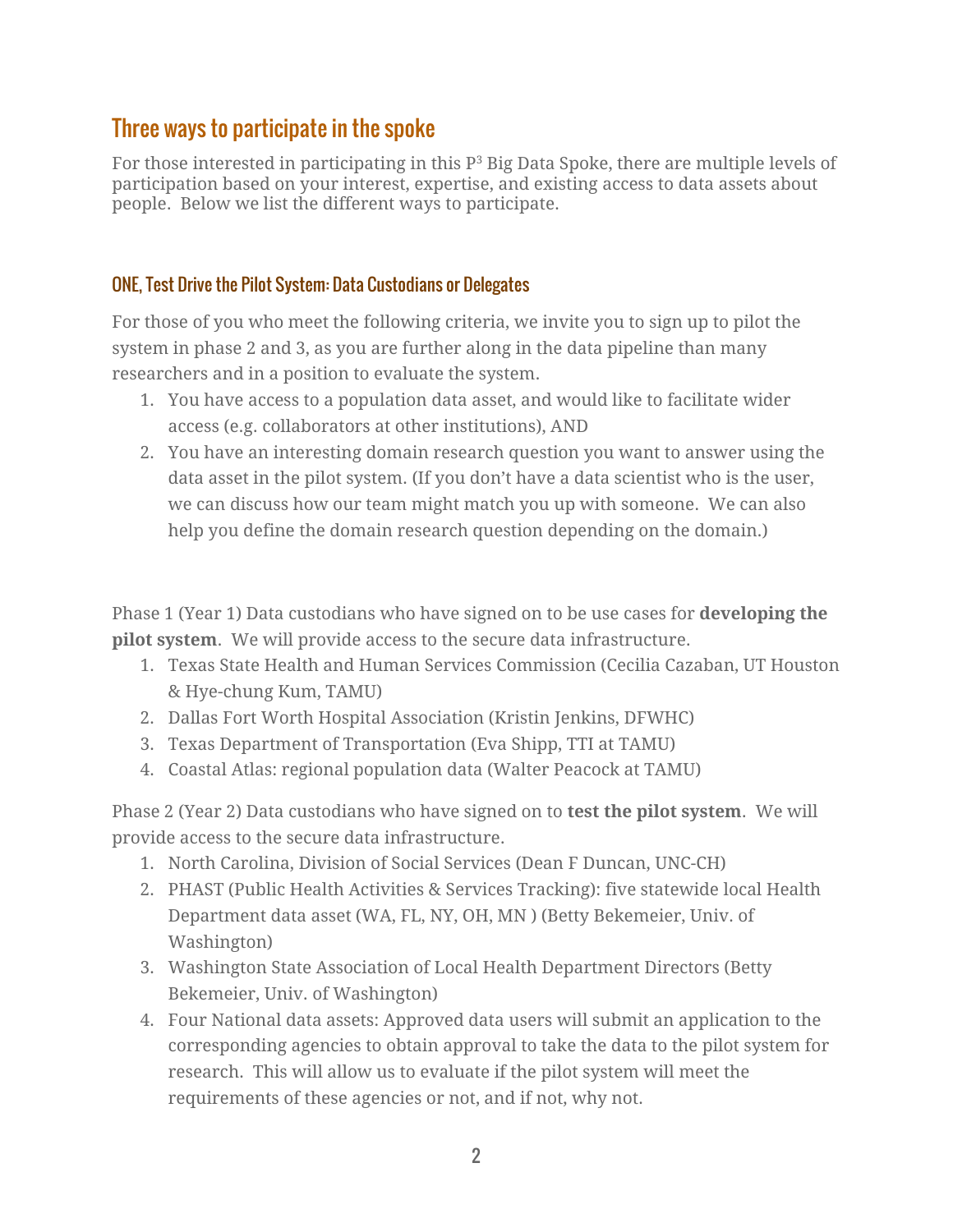- a. DOD Tricare data (Todd Leroux, Uniformed Services Univ. of the Health Sciences)
- b. VA data (David Gutman, Emory)
- c. AHRQ (Agency for Healthcare Research and Quality) Data (Alva Ferdinand, TAMU)
- d. SEER-Medicare (NIH NCI) Data (Hye-Chung Kum, TAMU)
- 5. UAB: Medicaid data, NIST data (Meredith L Kilgore)

Phase 3 (Year 3) Data custodians who have signed on to **evaluate the replicability of the system on their local HPC cyberinfrastructure** in the final phase. We will provide technical assistance.

- 1. South Carolina (Kevin McKenzie, Clemson)
- 2. Virginia (James Harrison, UVA)
- 3. Maryland (Rick Barth, UMB)
- 4. Georgia (TENTATIVE discussions)

#### TWO, Join the Expert Ethics Panel on Human Subject Research using Big Data:

For those of you who have expertise in evaluating the privacy risk of human subject research using big data (e.g. access control, FISMA/HIPAA compliant computing, training, deidentification, pseudonymization, disclosure limitation methods, privacy enhanced algorithms including record linkage), we are recruiting experts to serve on the ethics panel to develop the application and review use cases to provide a written evaluation of the risk. *We especially encourage teams pilot testing the system to have someone serve on the board in the spirit of peer review.*

We will collaborate with the Hub to make the ethics panel accessible for other projects (i.e., those projects that are not using our pilot system) who would like to submit an application to obtain a written evaluation of the privacy risk from the expert panel.

#### Current Status of Human Subject Research using Big Data:

In terms of human subject protection in big data research and IRB, there is still much to work through with national efforts by the National Research Council (NRC), IOM, and US-DHHS. In the 2014 report by NRC, "Proposed Revisions to the Common Rule for the Protection of Human Subjects in the Behavioral and Social Sciences", there are even recommendations for making a new category for human subject research using only existing data as "excused" research when proper measures are taken to reduce the risk of harm from disclosure to minimum levels. These and other major changes to the Common Rule have been proposed as a Notice of Proposed Rulemaking (NPRM) in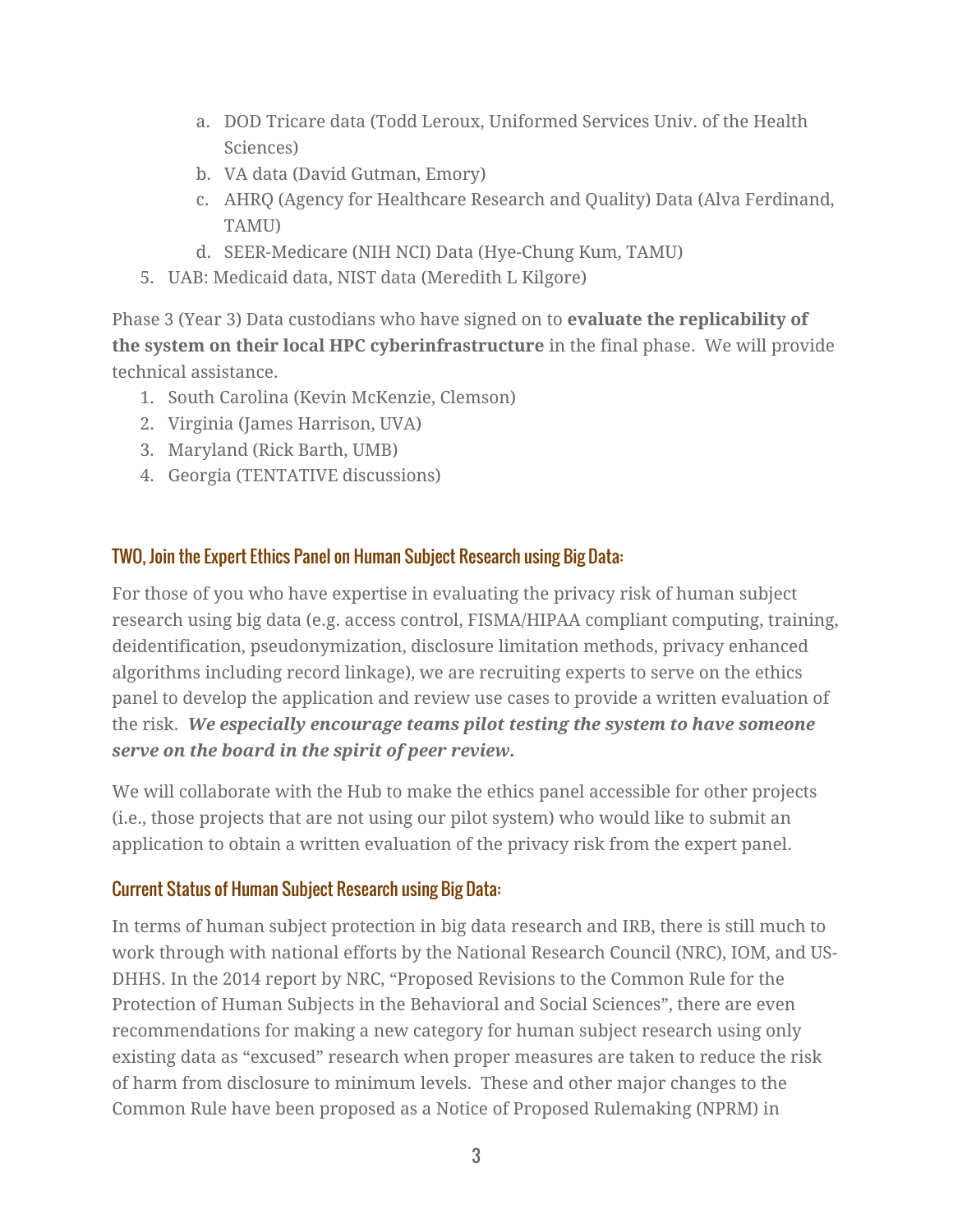September 2015. The public commenting period is now over, and it remains to be seen whether this proposal will become part of the revised Common Rule. Such changing landscape in human subject research are difficult to maneuver as a researcher using big data about people as well as those responsible for the infrastructure to support such research. The P3 spoke will build a peer support network to facilitate these activities.

#### source:

http://www.hhs.gov/ohrp/humansubjects/regulations/nprm2015summary.html

http://bdes.datasociety.net/council-output/human-subjects-protections-and-big-dataopen-questions-and-changing-landscapes/

In the P3 project, we will focus on building capacity in local IRBs at each institution to keep up with the cutting edge changing regulations and better assess the risk of information disclosure and harm for research involving big data about people. These efforts will ultimately support better decisions made by IRBs based on proper risk assessments and understanding of the Common Rule, whatever they may be. Risk assessment for big data about people is a complex task requiring expertise in computer security, information privacy and disclosure, as well as social implications of disclosures that result in harm. Many institutional IRBs do not have sufficient expertise in these areas to do a good risk assessment.

#### THREE, Become a member: Interested in population informatics, but have not obtained access to real data about people yet

**Participate by giving us constructive input**. In collaboration with the Hub, we expect to host a workshop at end of year 2, to share the best practice models for (1) cyberinfrastructure, (2) data governance, and (3) IRB processes and seek input. We invite you to sign up with the listserv at the south BD Hub, and look out for call for participation to the workshop. We plan to make all materials available online and gather as much input as possible, and incorporate it into the final best practice guidelines in year 3.

**Participate by giving us encouragement and positive feedback**. Become a member of the spoke and monitor our progress. We will maintain a mailing list for members who are interested in this work to share our successes and failures. Please join the mailing list, monitor our progress, and let us know if you think our work is moving in a direction to meet, or not meet, your domain need for privacy and data science. This will give us the best chance of having real impact in your domain. Tackling privacy is like having a war with an invisible monster: we will need all the encouragement and guidance after the inevitable battles we will lose to ultimately win the war!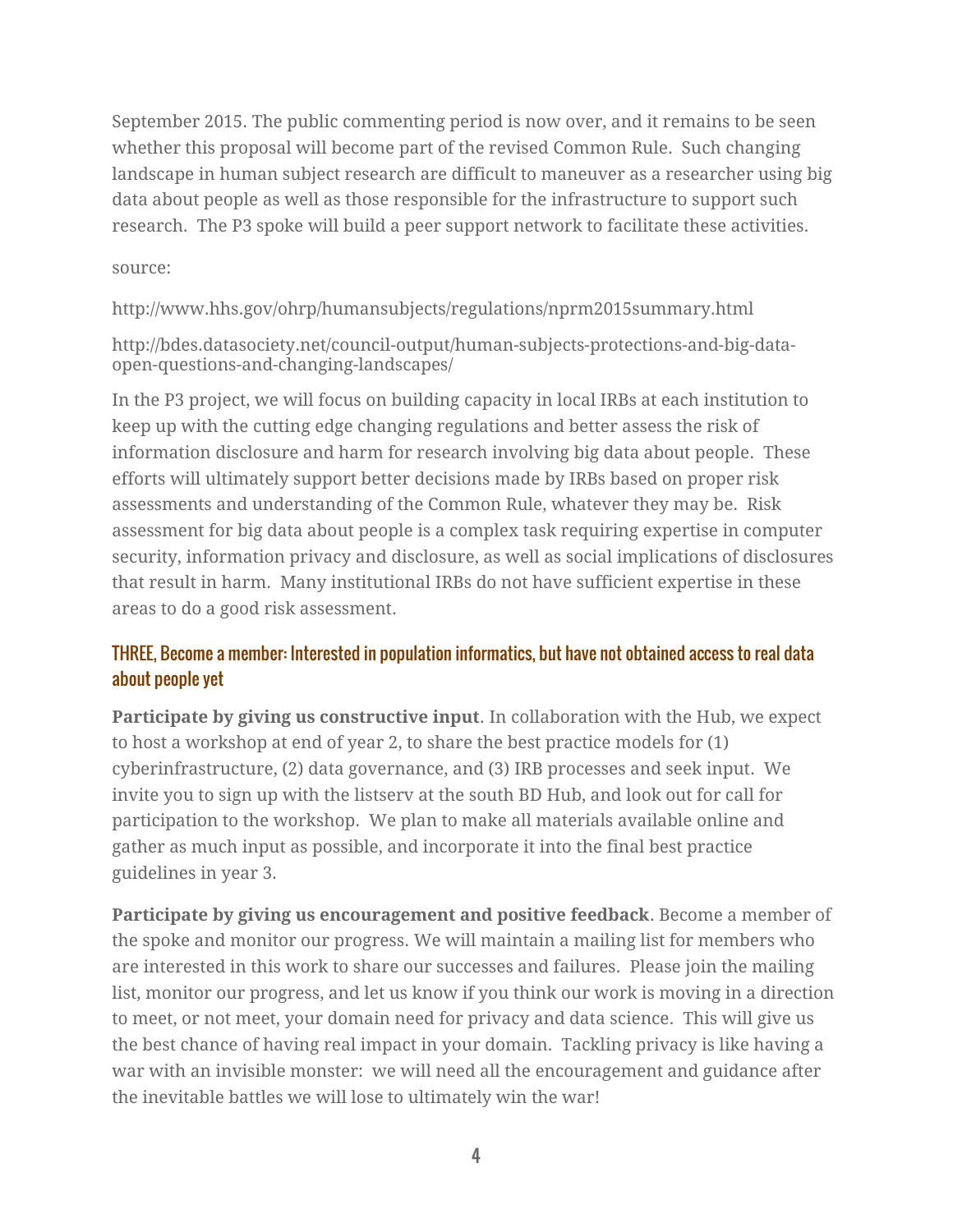You are also welcome to contact us when you have obtained access to a population data and would like to test drive the system. We will do our best to accommodate all requests within the limits of the resources available.

## Desired Outcomes: Three year immediate goals

- 1. [TACC, TAMU, UNC-CH] Pilot an operational system and harden the technology for secure computing via virtualization
- 2. [TACC, TAMU] Develop a business model for operating a virtual social genome data library
- 3. [TACC, TAMU] Best practice guidelines to replicate the secure computing environment at a HPC center
- 4. [TAMU, DFWHC, TACC] Best practice guidelines for data governance models
- 5. [TAMU, DFWHC, TACC, UNC-CH] Best practice guidelines for IRB applications and risk assessment for population informatics with big data
- 6. [TAMU, DFWHC, UNC-CH] At least 10 data assets, with data custodians from multiple states and varied types of organizations (e.g. local agency, state agency, federal agency, non-profit, private company) and varied domain (e.g. health, city planning, coastal hazard, transportation), available on the pilot system with varying levels of access
- 7. [TACC, TAMU] Evaluate the replicability of the system at 2 other HPC sites
- 8. [TAMU, DFWHC, UNC-CH] 5 or more projects that involve students to provide opportunity for students to learn via real data science projects
- 9. [TAMU, DFWHC, UNC-CH] Make at least 3 connections on siloed data assets that were not previously connected (e.g., conduct on analysis using an integrated dataset from two or more sources that were previously difficult to combine)

## Desired Outcomes: Long term goals

- 1. Develop a business model to sustain the pilot system to provide the service to the research community
- 2. Maintain and disseminate updates to guidelines, both security and regulatory, to keep the systems current
- 3. Provide technical assistance to other HPC centers who want to replicate the system
- 4. Provide the secure platform to the research community, connect SBEH scientists to HPC, and build a data ecosystem for population informatics research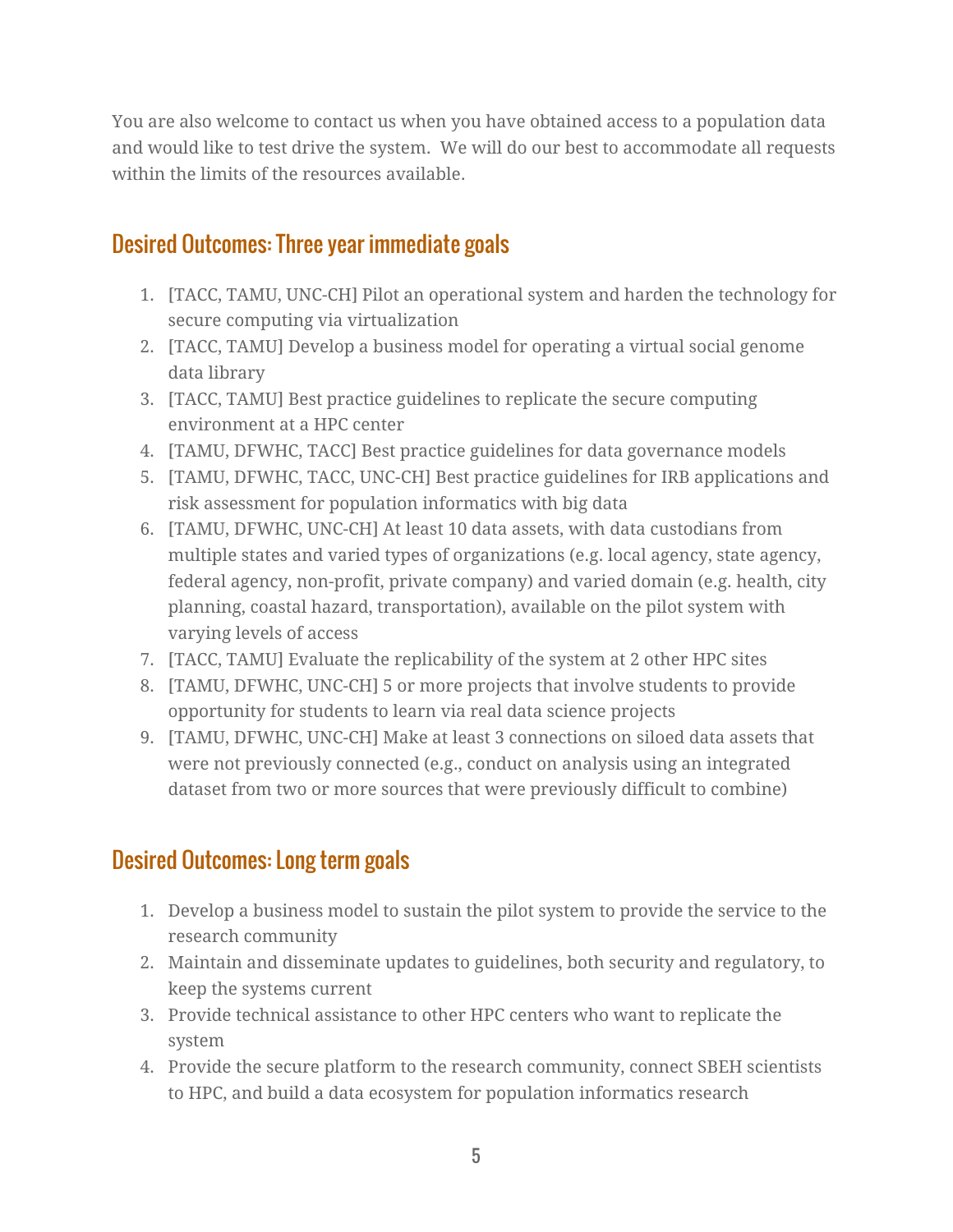- 5. Develop common tools/software (e.g. record linkage) critical to population informatics
- 6. Maintain an active student pool to learn via real data projects

# Related Readings

- Our Vision paper in IEEE Computer: includes summary for other papers below
	- [Kum, H.C., Krishnamurthy A., Machanavajjhala A., and Ahalt S. Social](http://pinformatics.web.unc.edu/files/2013/12/IEEEkum_56-631.pdf)  [Genome: Putting Big Data to Work for Population Informatics. IEEE](http://pinformatics.web.unc.edu/files/2013/12/IEEEkum_56-631.pdf)  [Computer Special Outlook Issue. Jan 2014](http://pinformatics.web.unc.edu/files/2013/12/IEEEkum_56-631.pdf)
		- IOM. Beyond the HIPAA Privacy Rule:Enhancing Privacy, Improving Health Through Research: The National Academies Press; 2009.
- Data Access Models
	- $\circ$  Kum, H.C., and Ahalt, S. (2013). Privacy by Design: Understanding Data [Access Models for Secondary Data, American Medical Informatics](http://www.ncbi.nlm.nih.gov/pmc/articles/PMC3845756/)  [Association \(AMIA\) joint summits on translation science: clinical research](http://www.ncbi.nlm.nih.gov/pmc/articles/PMC3845756/)  [informatics](http://www.ncbi.nlm.nih.gov/pmc/articles/PMC3845756/)
	- [RENCI White paper on VISR](http://www.renci.org/White-Paper-2015-VISR)
- Data Ethics and Governance Models
	- Legal Framework: Contextual Integrity
		- [http://bdes.datasociety.net/council-output/human-subjects-protections-and](http://bdes.datasociety.net/council-output/human-subjects-protections-and-big-data-open-questions-and-changing-landscapes/)[big-data-open-questions-and-changing-landscapes/](http://bdes.datasociety.net/council-output/human-subjects-protections-and-big-data-open-questions-and-changing-landscapes/)
		- Nissenbaum H. Privacy as Contextual Integrity. Washington Law Rev. 2004:79(1):19-158.
		- Barth, A.; Datta, A.; Mitchell, J.C.; Nissenbaum, H., "Privacy and [contextual integrity: framework and applications," in](http://ieeexplore.ieee.org/stamp/stamp.jsp?tp=&arnumber=1624011&isnumber=34091) *[Security and](http://ieeexplore.ieee.org/stamp/stamp.jsp?tp=&arnumber=1624011&isnumber=34091)  [Privacy, 2006 IEEE Symposium on](http://ieeexplore.ieee.org/stamp/stamp.jsp?tp=&arnumber=1624011&isnumber=34091)* [, vol., no., pp.15 pp.-198, 21-24 May](http://ieeexplore.ieee.org/stamp/stamp.jsp?tp=&arnumber=1624011&isnumber=34091)  [2006, doi: 10.1109/SP.2006.32](http://ieeexplore.ieee.org/stamp/stamp.jsp?tp=&arnumber=1624011&isnumber=34091)
	- [New funded work by PCORI](http://www.pcori.org/research-results/2015/research-ethics-patient-centered-outcomes-research)
	- K. Davis and D. Patterson. Ethics of Big Data: Balancing Risk and Innovation. 2012. O'Reilly Meida.
	- Not directly related, but IRB for ICT (information, communication, and technology) research: Menlo Report. M. Bailey, D. Dittrich, E. Kenneally, and D. Maughan, The Menlo Report, IEEE Security & Privacy, vol. 10, no. 2, pp. 71-- 75, Mar 2012.
- Disclosure Limitation: What information is allowed to be taken out to public
	- S. Fienberg. Confidentiality, privacy and disclosure limitation, Encyclopedia of Social Measurement, Academic Press 2005;1:463-9.